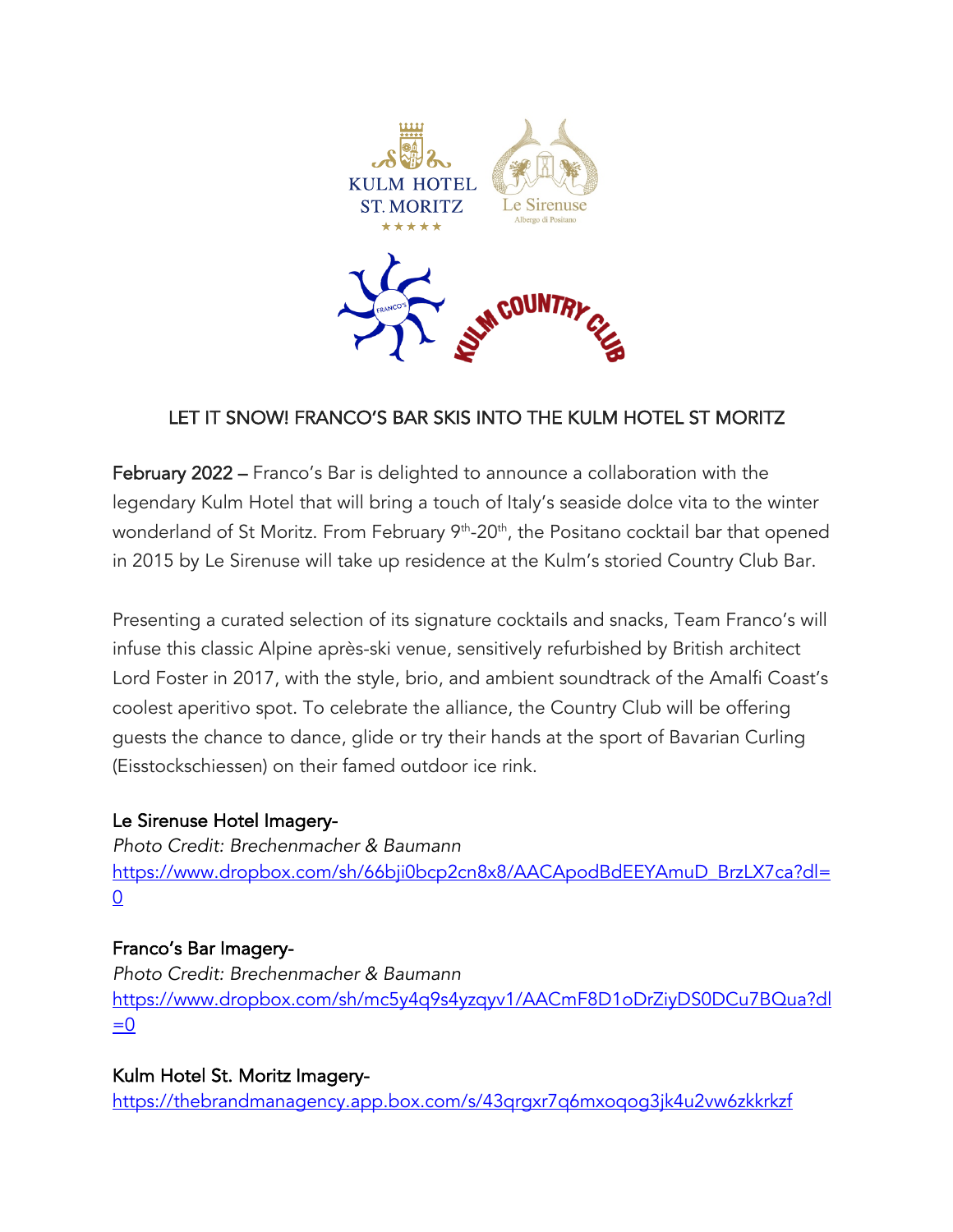Additional images of the Kulm Country Club Bar: https://thebrandmanagency.app.box.com/s/br37wpyd0lqfcsn5gzdc446hzwwa26xf

#### ABOUT LE SIRENUSE

Le Sirenuse opened in 1951, when the Sersale family turned their Amalfi Coast summer house in Positano into a stylish small hotel. Today the 58-room resort is considered one of Italy's leading seaside luxury hotels, though it still retains the intimate, cultured atmosphere of a private home. The rooms are contemporary but reminiscent of a glamorous bygone era. It may have renowned La Sponda restaurant, a spa designed by architect Gae Aulenti, and a growing site-specific contemporary art collection, but Le Sirenuse is still very much a family affair. Second- generation co-owner Antonio Sersale looks after the day-to-day running of the hotel, while his wife Carla is the creator and manager of the hotel's lifestyle brand Emporio Sirenuse. Le Sirenuse has won numerous awards and is internationally renowned for the quality of its services. For more information, please visit Sirenuse.it/en.

### ABOUT FRANCO'S BAR

Positano's coolest meeting place is not just another seaside bar. An elegant raft suspended above the sea, vibrant with the colours of the Amalfi Coast, it represents, in design and details, a unique convergence of talented artists and craftsmen, assembled here pay tribute to Franco Sersale, a man of impeccable taste who, like the navigators of old, explored the world from the Amalfi Coast. Franco was one of the four siblings who co-founded the hotel Le Sirenuse in 1951, in what had previously been the family home. Franco's Bar pays homage to his restless energy, his exquisite taste, his love of Positano's cultured Mediterranean *dolce vita*. The result is a contemporary al fresco bar with an old-fashioned, quality-first drinks menu; a place for amore, for friends, for a post-swim aperitif, for quiet contemplation of all that beauty. For more information, please visit https://francosbar.com/en.

## ABOUT KULM HOTEL ST. MORITZ

Kulm Hotel St. Moritz (www.kulm.com) was the first hotel to be built in St. Moritz. The Kulm Hotel opened its doors in 1856 and immediately became popular for summer spa and painting holidays, particularly among the British who comprised around 75% of the hotel guests. The then owner of the Kulm Hotel, Johannes Badrutt, initiated winter holidays to St. Moritz from 1864 and, as a result, the hotel, resort and Switzerland itself celebrated 150 years of winter tourism in the 2014/15 season.